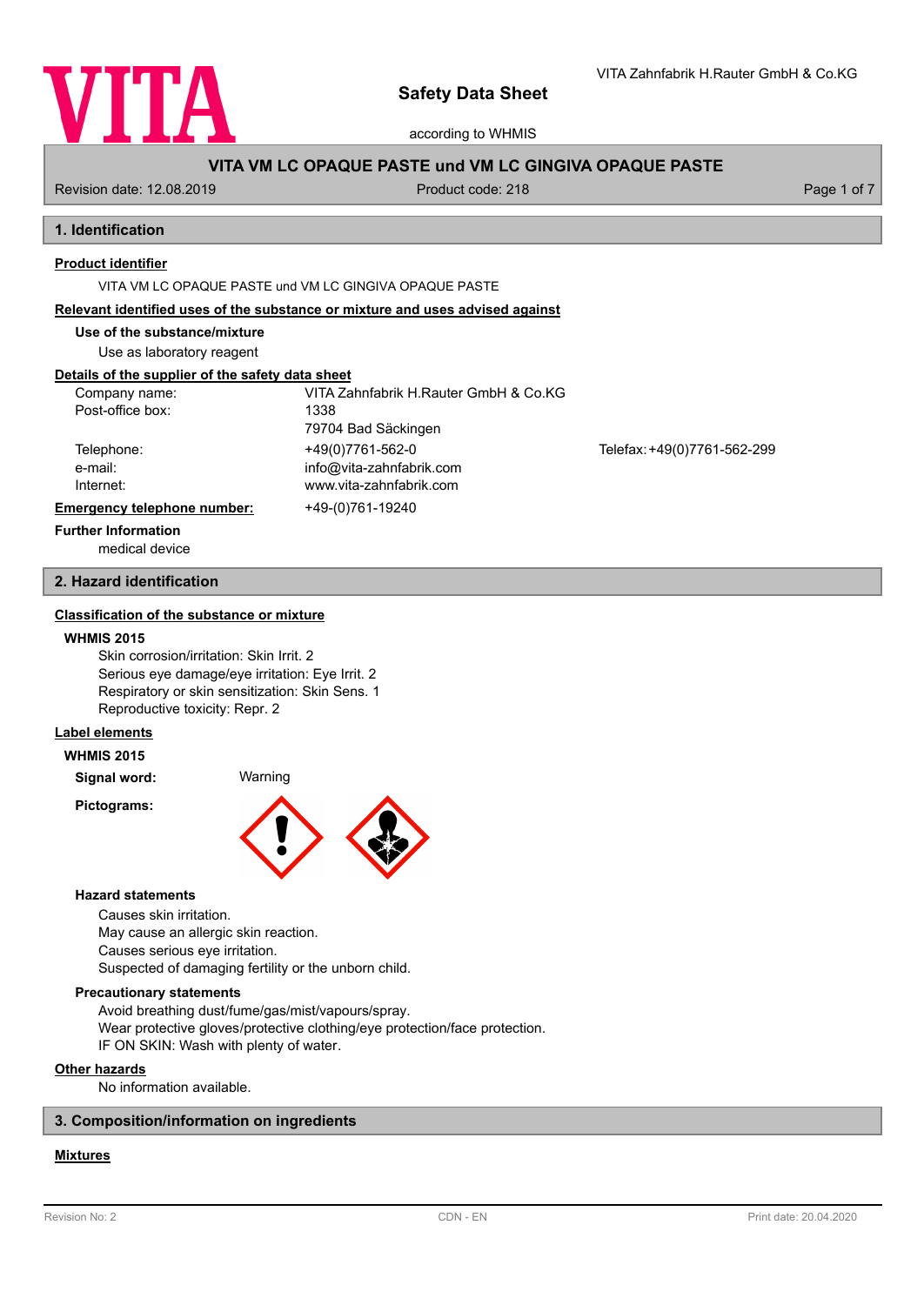

according to WHMIS

# **VITA VM LC OPAQUE PASTE und VM LC GINGIVA OPAQUE PASTE**

Revision date: 12.08.2019 **Product code: 218** Product code: 218 **Page 2 of 7** Page 2 of 7

#### **Hazardous components**

| <b>CAS No</b> | Chemical name                                                                                              | Quantity         |
|---------------|------------------------------------------------------------------------------------------------------------|------------------|
| 72869-86-4    | 7.7.9-Trimethyl-4.13-dioxo-3.14-dioxa-5.12-diaza-hexadecan-1.16-diol-dimethacrylat (mixture of<br>isomers) | $10 - 530\%$ (*) |
| 94108-97-1    | Ditrimethylolpropane Tetraacrylate                                                                         | $3 - 7\%$ (*)    |
| 2867-47-2     | 2-dimethylaminoethyl methacrylate                                                                          | $3 - 7\%$ (*)    |
| 10373-78-1    | Camphorquinone                                                                                             | $1 - 5\%$ (*)    |
| 75980-60-8    | Diphenyl(2,4,6-trimethylbenzoyl)phosphine oxide                                                            | $1 - 5\%$ (*)    |
|               |                                                                                                            |                  |

(\*) The actual concentration is withheld as a trade secret.

#### **4. First-aid measures**

#### **Description of first aid measures**

#### **After inhalation**

Provide fresh air. When in doubt or if symptoms are observed, get medical advice.

# **After contact with skin**

After contact with skin, wash immediately with plenty of water and soap. Take off immediately all contaminated clothing and wash it before reuse. Medical treatment necessary.

#### **After contact with eyes**

After contact with the eyes, rinse with water with the eyelids open for a sufficient length of time, then consult an ophthalmologist immediately.

#### **After ingestion**

Rinse mouth immediately and drink plenty of water.

#### **Most important symptoms and effects, whether acute or delayed**

No information available.

#### **Indication of immediate medical attention and special treatment needed**

Treat symptomatically.

#### **5. Fire-fighting measures**

#### **Extinguishing media**

#### **Suitable extinguishing media**

Co-ordinate fire-fighting measures to the fire surroundings.

# **Specific hazards arising from the hazardous product**

Non-flammable.

#### **Special protective equipment and precautions for fire-fighters**

Wear a self-contained breathing apparatus and chemical protective clothing. Full protection suit.

#### **Additional information**

Suppress gases/vapours/mists with water spray jet. Collect contaminated fire extinguishing water separately. Do not allow entering drains or surface water.

#### **6. Accidental release measures**

#### **Personal precautions, protective equipment and emergency procedures**

Provide adequate ventilation. Do not breathe gas/fumes/vapour/spray. Avoid contact with skin, eyes and clothes. Use personal protection equipment.

#### **Environmental precautions**

Do not allow to enter into surface water or drains.

#### **Methods and material for containment and cleaning up**

Take up mechanically. Treat the recovered material as prescribed in the section on waste disposal.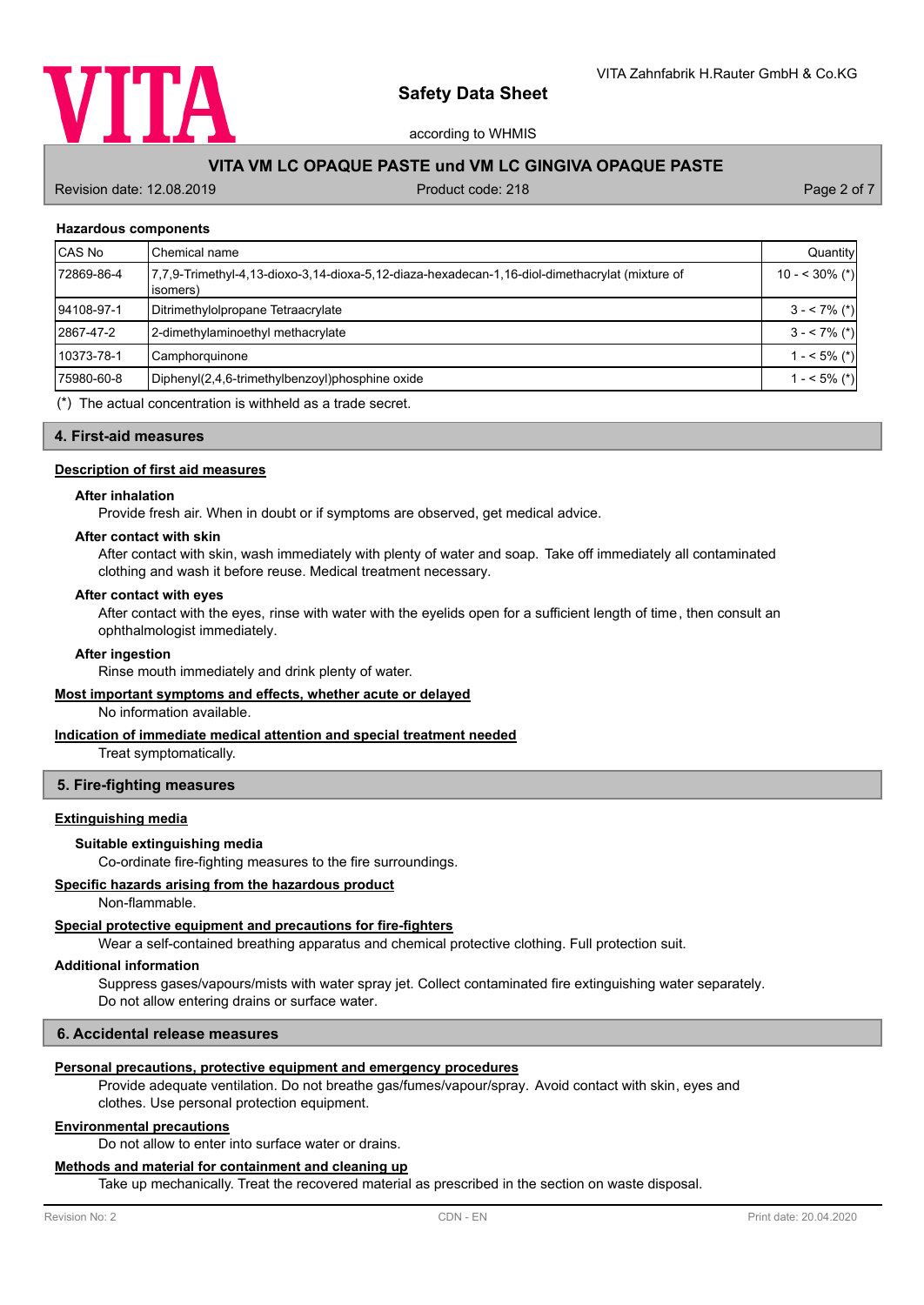

according to WHMIS

# **VITA VM LC OPAQUE PASTE und VM LC GINGIVA OPAQUE PASTE**

Revision date: 12.08.2019 **Product code: 218** Product code: 218 **Page 3 of 7** Page 3 of 7

# **Reference to other sections**

Safe handling: see section 7 Personal protection equipment: see section 8 Disposal: see section 13

# **7. Handling and storage**

#### **Precautions for safe handling**

#### **Advice on safe handling**

No special measures are necessary.

**Advice on protection against fire and explosion**

No special fire protection measures are necessary.

#### **Conditions for safe storage, including any incompatibilities**

# Keep container tightly closed. **Requirements for storage rooms and vessels**

#### **Hints on joint storage**

No special measures are necessary.

### **8. Exposure controls/Personal protection**

# **Control parameters**

#### **Exposure controls**





#### **Protective and hygiene measures**

Remove contaminated, saturated clothing immediately. Draw up and observe skin protection programme. Wash hands and face before breaks and after work and take a shower if necessary . When using do not eat, drink, smoke, sniff.

#### **Eye/face protection**

Suitable eye protection: goggles.

#### **Hand protection**

When handling with chemical substances, protective gloves must be worn with the CE-label including the four control digits. The quality of the protective gloves resistant to chemicals must be chosen as a function of the specific working place concentration and quantity of hazardous substances. For special purposes, it is recommended to check the resistance to chemicals of the protective gloves mentioned above together with the supplier of these gloves. Recommended glove articles KCL DermatrilP NBR (Nitrile rubber) Breakthrough time (maximum wearing time) 480 min

# **Skin protection**

Use of protective clothing.

#### **Respiratory protection**

Provide adequate ventilation as well as local exhaustion at critical locations. Technical ventilation of workplace

#### **9. Physical and chemical properties**

#### **Information on basic physical and chemical properties**

Physical state: Colour: pH-Value: not determined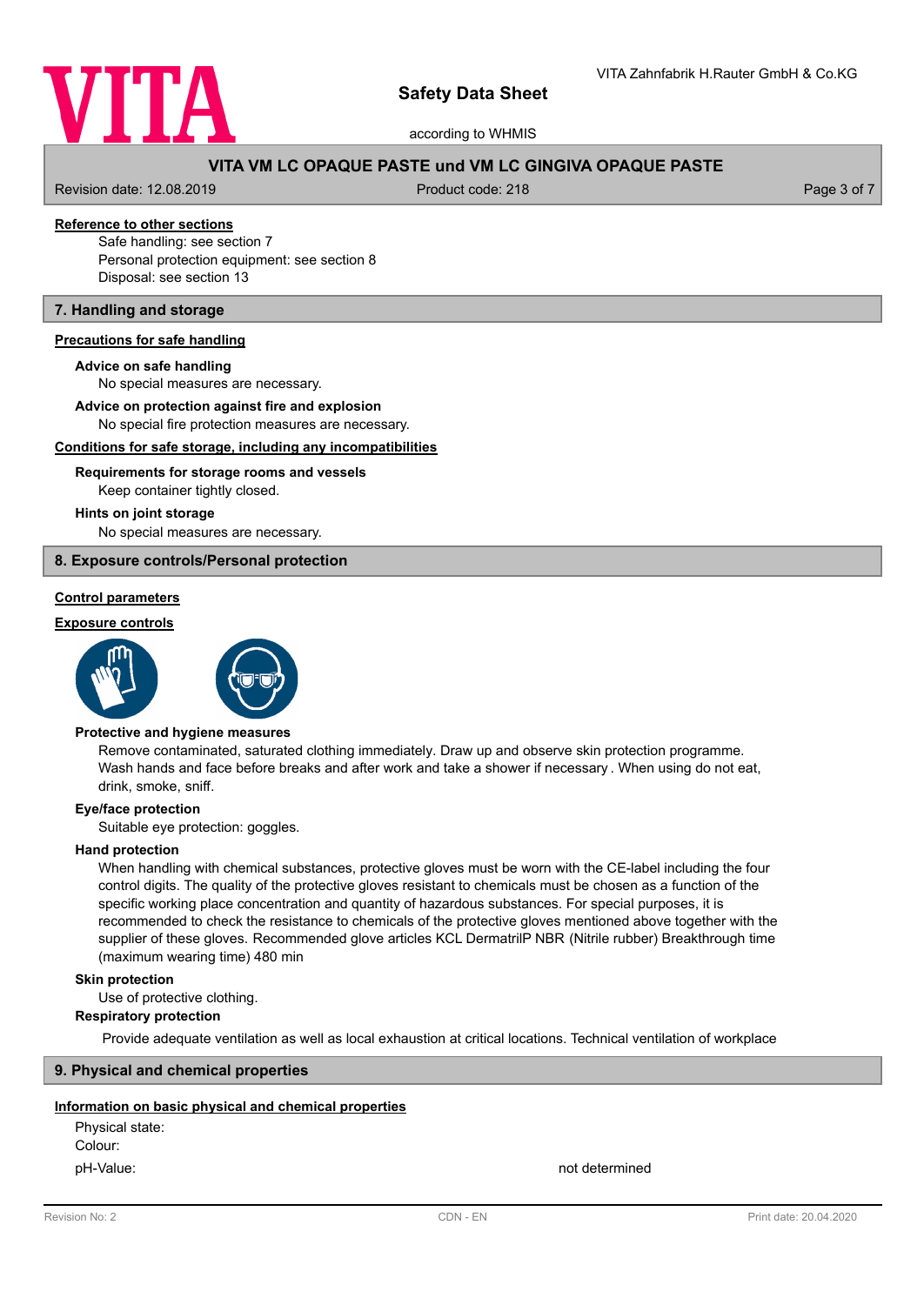

according to WHMIS

| Revision date: 12.08.2019                                     | Product code: 218                | Page 4 of 7 |
|---------------------------------------------------------------|----------------------------------|-------------|
| Changes in the physical state<br>Melting point:               | not determined                   |             |
| Initial boiling point and boiling range:                      | ?                                |             |
| Flash point:                                                  | 151 °C                           |             |
| <b>Flammability</b><br>Solid:<br>Gas:                         | not determined<br>not applicable |             |
| <b>Explosive properties</b><br>The product is not: Explosive. |                                  |             |
| Lower explosive limits:                                       | not determined                   |             |
| Upper explosive limits:                                       | not determined                   |             |
| <b>Auto-ignition temperature</b><br>Solid:<br>Gas:            | not determined<br>not applicable |             |
| Decomposition temperature:                                    | not determined                   |             |
| <b>Oxidizing properties</b><br>Not oxidising.                 |                                  |             |
| Vapour pressure:<br>(at 50 $^{\circ}$ C)                      | <= 1100 hPa                      |             |
| Density:                                                      | not determined                   |             |
| Water solubility:                                             | No                               |             |
| Solubility in other solvents<br>not determined                |                                  |             |
| Partition coefficient:                                        | not determined                   |             |
| Vapour density:                                               | not determined                   |             |
| Evaporation rate:                                             | not determined                   |             |
| Other information                                             |                                  |             |
| Solid content:                                                | 49,4 %                           |             |

# **10. Stability and reactivity**

# **Reactivity**

No hazardous reaction when handled and stored according to provisions.

# **Chemical stability**

The product is stable under storage at normal ambient temperatures.

# **Possibility of hazardous reactions**

No known hazardous reactions.

# **Conditions to avoid**

none

#### **Incompatible materials**

No information available.

#### **Hazardous decomposition products**

No known hazardous decomposition products.

# **11. Toxicological information**

# **Information on toxicological effects**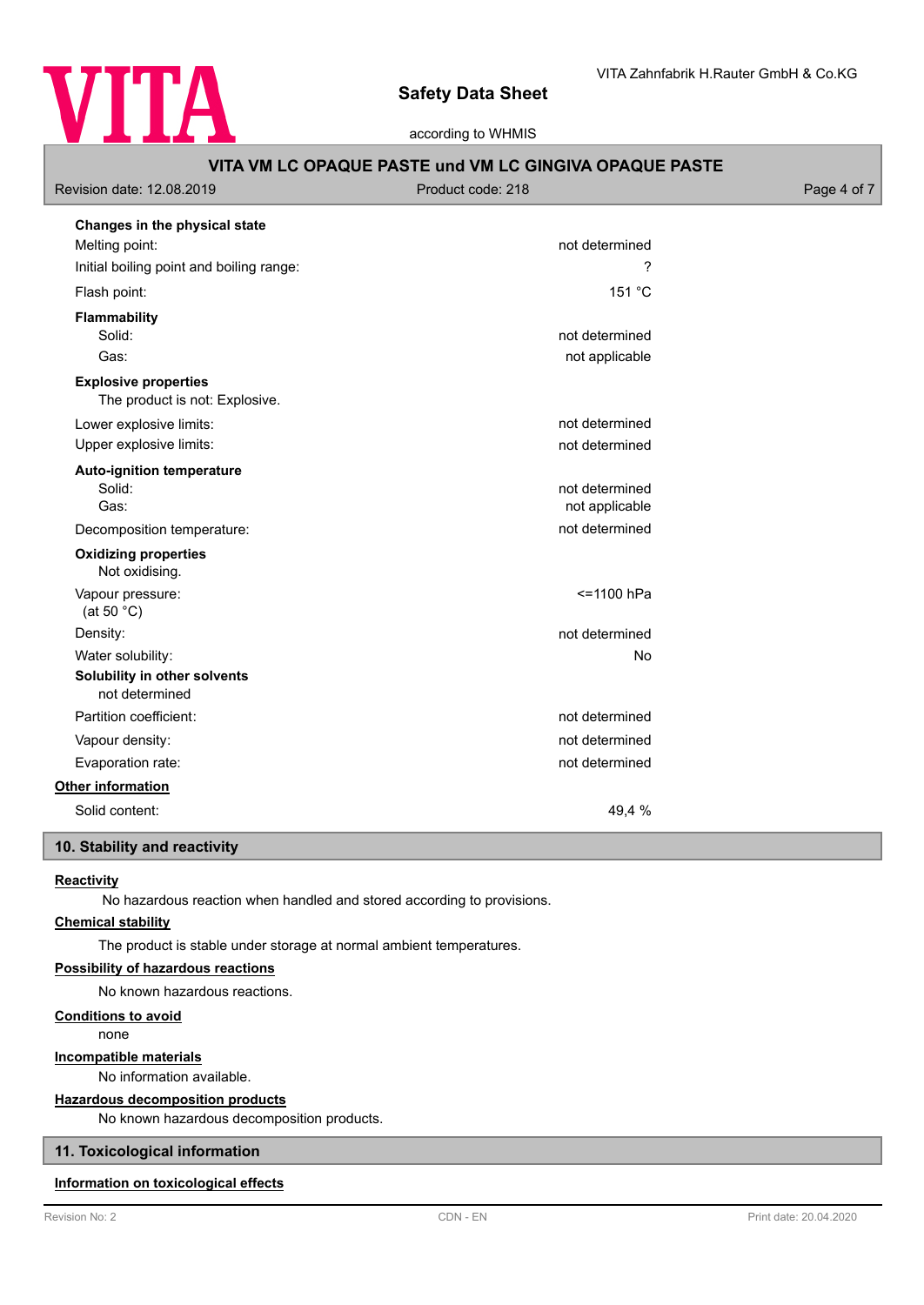

according to WHMIS

# **VITA VM LC OPAQUE PASTE und VM LC GINGIVA OPAQUE PASTE**

Revision date: 12.08.2019 **Product code: 218** Product code: 218 **Page 5 of 7** Page 5 of 7

#### **Acute toxicity**

# Based on available data, the classification criteria are not met.

| CAS No    | <b>Chemical name</b>              |                             |                |        |        |
|-----------|-----------------------------------|-----------------------------|----------------|--------|--------|
|           | Route of exposure                 | <b>I</b> Dose               | <b>Species</b> | Source | Method |
| 2867-47-2 | 2-dimethylaminoethyl methacrylate |                             |                |        |        |
|           | oral                              | <b>ATE</b><br>500<br>mg/kg  |                |        |        |
|           | dermal                            | <b>ATE</b><br>1100<br>mg/kg |                |        |        |

#### **Irritation and corrosivity**

Causes skin irritation.

Causes serious eye irritation.

#### **Sensitizing effects**

May cause an allergic skin reaction.

(7,7,9-Trimethyl-4,13-dioxo-3,14-dioxa-5,12-diaza-hexadecan-1,16-diol-dimethacrylat (mixture of isomers); 2-dimethylaminoethyl methacrylate; Diphenyl(2,4,6-trimethylbenzoyl)phosphine oxide)

#### **Carcinogenic/mutagenic/toxic effects for reproduction**

Suspected of damaging fertility or the unborn child. (Diphenyl(2,4,6-trimethylbenzoyl)phosphine oxide) Germ cell mutagenicity: Based on available data, the classification criteria are not met. Carcinogenicity: Based on available data, the classification criteria are not met.

#### **STOT-single exposure**

Based on available data, the classification criteria are not met.

#### **STOT-repeated exposure**

Based on available data, the classification criteria are not met.

# **Aspiration hazard**

Based on available data, the classification criteria are not met.

#### **Additional information on tests**

The mixture is classified as hazardous according to regulation (EC) No 1272/2008 [CLP].

# **12. Ecological information**

#### **Ecotoxicity**

Harmful to aquatic life with long lasting effects.

# **Persistence and degradability**

The product has not been tested.

# **Bioaccumulative potential**

The product has not been tested.

#### **Mobility in soil**

The product has not been tested.

# **Other adverse effects**

No information available.

#### **Further information**

Do not allow to enter into surface water or drains. Do not allow to enter into soil/subsoil.

# **13. Disposal considerations**

#### **Waste treatment methods**

#### **Disposal recommendations**

Do not allow to enter into surface water or drains. Do not allow to enter into soil/subsoil. Dispose of waste according to applicable legislation.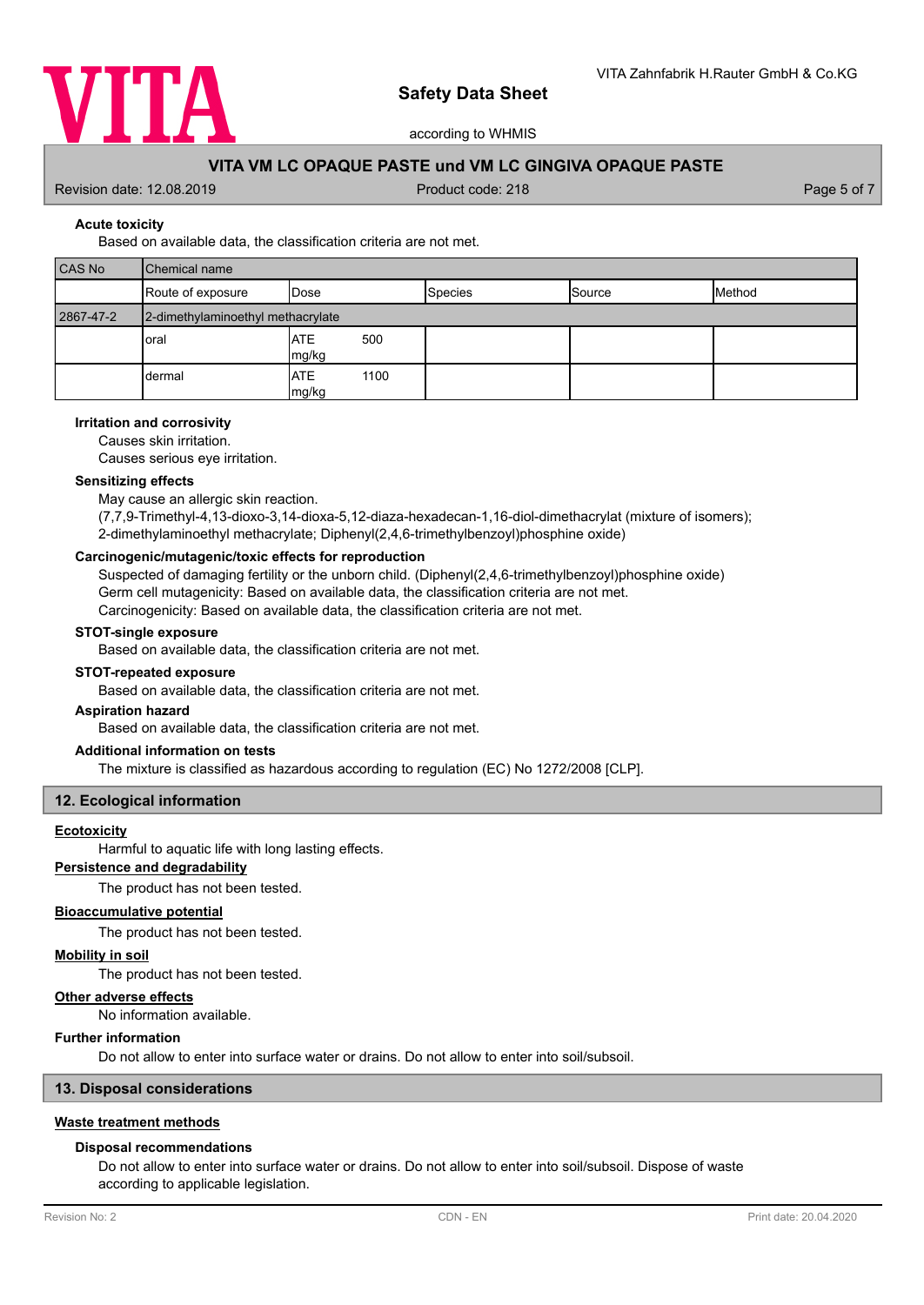

according to WHMIS

# **VITA VM LC OPAQUE PASTE und VM LC GINGIVA OPAQUE PASTE**

Revision date: 12.08.2019 **Product code: 218** Product code: 218 **Page 6 of 7** Page 6 of 7

# **Contaminated packaging**

Non-contaminated packages may be recycled. Handle contaminated packages in the same way as the substance itself. Waste codes/waste designations according to EWC/AVV

# **14. Transport information**

| <b>Canadian TDG</b>                          |                                                                 |
|----------------------------------------------|-----------------------------------------------------------------|
| UN/ID number:                                | <b>UN 3243</b>                                                  |
| Proper shipping name:                        | SOLIDS CONTAINING TOXIC LIQUID, N.O.S.                          |
| <b>Hazard classes:</b>                       | 6.1                                                             |
| Packing group:                               | $\mathbf{H}$                                                    |
| Hazard label:                                | 6.1                                                             |
| Limited quantity:                            | $0.5$ kg                                                        |
|                                              | $\begin{smallmatrix} \mathbb{R} \ \mathbb{R} \end{smallmatrix}$ |
|                                              |                                                                 |
| <b>Marine transport (IMDG)</b>               |                                                                 |
| UN number:                                   | <b>UN 3243</b>                                                  |
| <b>United Nations proper shipping</b>        | SOLIDS CONTAINING TOXIC LIQUID, N.O.S.                          |
| <u>name:</u>                                 |                                                                 |
| Transport hazard class(es):                  | 6.1                                                             |
| Packing group:                               | $\mathbf{II}$                                                   |
| Hazard label:                                | 6.1                                                             |
|                                              | S                                                               |
|                                              |                                                                 |
|                                              |                                                                 |
| <b>Special Provisions:</b>                   | 217, 274                                                        |
| Limited quantity:                            | 500 <sub>g</sub><br>E4                                          |
| Excepted quantity:<br>EmS:                   | F-A, S-A                                                        |
| Air transport (ICAO-TI/IATA-DGR)             |                                                                 |
| UN number:                                   | UN 3243                                                         |
| <b>United Nations proper shipping</b>        | SOLIDS CONTAINING TOXIC LIQUID, N.O.S.                          |
| <u>name:</u>                                 |                                                                 |
| Transport hazard class(es):                  | 6.1                                                             |
| Packing group:                               | $\mathbf{II}$                                                   |
| Hazard label:                                | 6.1                                                             |
|                                              |                                                                 |
|                                              |                                                                 |
|                                              | 6                                                               |
| <b>Special Provisions:</b>                   | A50                                                             |
| Limited quantity Passenger:<br>Passenger LQ: | 1 kg<br>Y644                                                    |
| Excepted quantity:                           | E4                                                              |
| IATA-packing instructions - Passenger:       | 669                                                             |
| IATA-max. quantity - Passenger:              | 25 kg                                                           |
| IATA-packing instructions - Cargo:           | 676                                                             |
| IATA-max. quantity - Cargo:                  | 100 kg                                                          |